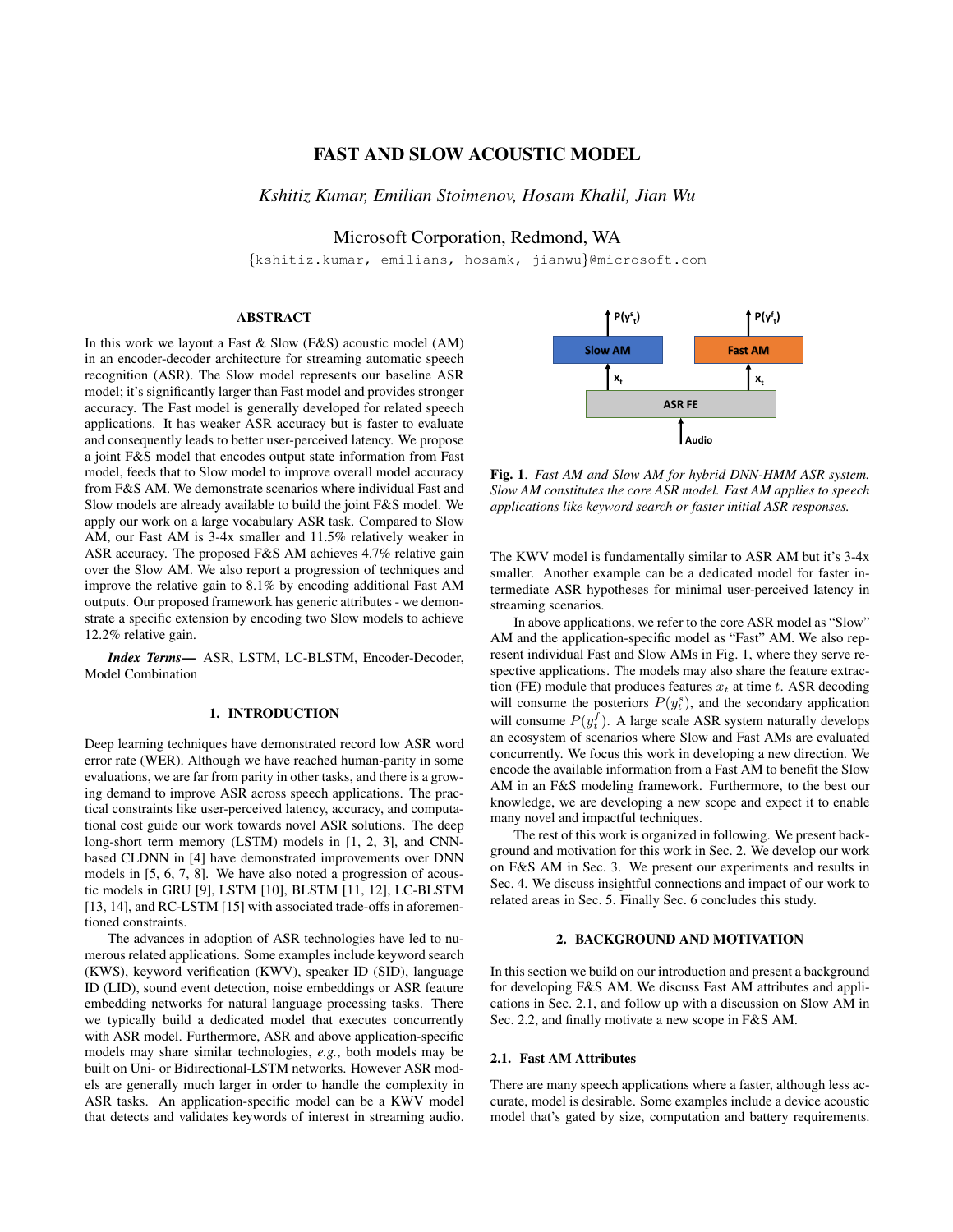Another example is a dedicated keyword search model that's evaluated in parallel to ASR model, and needs to be fast enough. These models also serve scenarios with the strongest user-perceived latency requirements, *e. g.*, ASR-based captioning system for video streaming scenarios, where ASR response should have minimal lag between the streamed content and corresponding ASR generated captions. Live speech translation services are other examples where we can trade-off some ASR accuracy for faster system response. These applications motivate a Fast ASR AM for minimal user-perceived latency or fast ASR response in streaming ASR applications. Besides ASR, a Fast AM is also applicable to applications like LID, SID, or feature embedding networks. Typically Fast and standard ASR AMs share fundamental techniques but Fast AM is smaller and simpler.

## 2.2. Slow AM Attributes

We mentioned that Fast AM is important in streaming scenarios like live speech captioning and other speech applications. However, there are also applications like dictation, offline call center or voicemail transcriptions, and other applications that can work with a bounded and reasonable latency. There are also applications with demanding ASR accuracy, where we necessarily need a large scale ASR model. A Slow AM has deeper and wider network architecture to efficiently learn and generalize to larger scale unified ASR tasks. Often Fast AM is scenario-specific to deliver promising results for the corresponding scenario, whereas, Slow AM is applied to a large range of acoustic factors. Consequently the model needs to be big enough to meet desirable accuracy and robustness requirements. Note that Slow AM can also be structurally different than Fast AM.

## 2.3. Motivation for Fast and Slow AM

We described applications for individual Fast and Slow models, where we concurrently evaluate Fast and Slow models. That provides a rich ground to design new model architectures to combine respective information from Fast and Slow models. The design can benefit the final ASR accuracy at minimal additional computation or latency costs. We also noted that Fast AM is 3-4x smaller than Slow AM; therefore under similar computation resources, the Fast AM outputs are ahead of the Slow AM by 3-4 states. We also know that future information has significant impact for ASR, it has been demonstrated in novel AM architectures like Bidirectional LSTMs and other models in [16], [17]. Our proposed F&S AM architecture encodes Fast AM outputs. The design also ingests 3-4 future output states from the Fast AM before joining it with the Slow AM path. Above doesn't incur hard latency as Fast AM outputs are relatively ahead. Next we develop and discuss the core F&S AM technology.

## 3. FAST & SLOW (F&S) AM ARCHITECTURE

Following the motivation in Sec. 2, we describe the F&S AM for streaming ASR in this section. We illustrate the F&S AM in Fig. 2. At a higher level, the F&S AM encodes information from Fast AM and Slow AM for a joint encoder layer. It consists of following key components:

*(A) Slow Encoder* - The Slow encoder is equivalent to the corresponding encoder in Slow AM. For a typical AM with 6 hidden layers, the Slow encoder can consist of the initial 4 layers. As noted in Fig. 2, the ASR features  $x_t$  constitute inputs to the slow encoder.



Fig. 2. *Streaming F&S AM in an encoder-decoder architecture. There, Fast and Joint Encoders constitute key innovations in comparison to Fig. 1. The Fast AM outputs are ahead of Slow AM. Therefore outputs from*  $a_t$  *to*  $a_{t+k}$  *can be encoded in Fast Encoder.* 

We represent that in  $(1)$ :

$$
s_t = \mathcal{E}^s(x_t) \tag{1}
$$

$$
a_t = \mathcal{F}(x_t) \tag{2}
$$

$$
f_t = \mathcal{E}^f(a_t, \cdots, a_{t+k})
$$
\n(3)

$$
y_t = \mathcal{D}(s_t, f_t) \tag{4}
$$

The Slow encoder produces encoded sequence  $s_t$  at time t, and  $\mathcal{E}^s$ represents a generic Slow encoder.  $\mathcal{E}^s$  can be UniLSTM, Bidirectional LSTM or other desirable networks. The Slow encoder is structurally rich to handle the complexity of ASR tasks.

*(B) Fast AM* - We have motivated Fast AM in Sec. 2.1. In comparison to Slow AM, Fast AM is structurally simpler, and typically 3-4x smaller. (2) represents a Fast AM, it produces a streaming sequence of outputs  $a_t$ . Note that  $a_t$  represents a generic output from Fast AM, it can specifically represent Softmax, Logits or hidden layer states.

*(C) Fast Encoder* - The Fast encoder takes the output of Fast AM,  $a_t$ , and produces corresponding encoded sequence in  $f_t$ .  $\mathcal{E}^f$ represents a Fast encoder. The Slow encoder and Fast AM outputs can be in different vector spaces, so the Fast encoder is tasked to map or align those outputs before their combination. We noted that Fast AM outputs are ahead of the Slow AM by 3-4 states. We leverage that observation by jointly encoding the current Fast AM output  $a_t$ as well as k future states in  $a_{t+1} \cdots a_{t+k}$ . These Fast AM output states bring key innovation to the F&S AM.

*(D) Joint Encoder and Softmax* - The Joint encoder combines information from the Slow and Fast encoders. The combination can be explicitly done by an attention model but here we follow concatenation operation for simplicity and minimal new parameters. The Joint network encodes the combined information for classification at Softmax layer. This stage consists of 3 key operations in information combination, joint encoding and classification. We also refer to this network as decoder network that produces acoustic state posteriors  $P(y_t)$  for ASR decoding. Also note that  $y_t^s = \mathcal{D}(s_t)$ , *i.e.* in the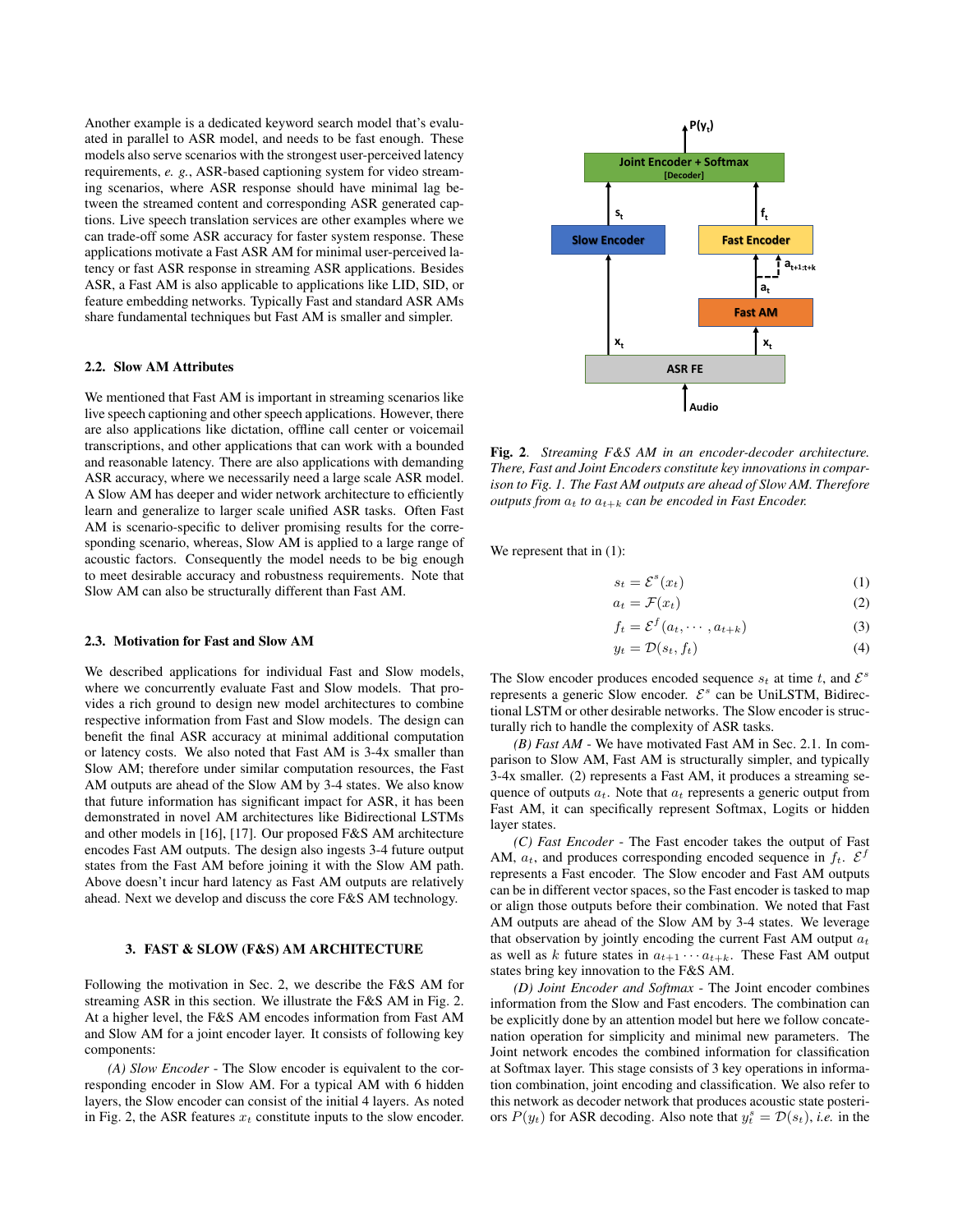Table 1. *Training and Test speech data in hours.*

| 1 raining | Test ("All" |
|-----------|-------------|
| 720O      |             |

absence of Fast AM and Fast encoder, this network in combination with Slow encoder defaults to Slow AM.

#### 3.1. Potential Fast AM Outputs for Subsequent Encoding

We consider potential Fast AM output choices,  $a_t$ , that can be used for subsequent encoding in Fast encoder.

*(A) Softmax or Logits outputs* - The Softmax output represents Fast AM posteriors for hybrid DNN-HMM model. Typically that's a 9000-dim vector in our systems, and carries rich state information. However, a practical application also requires a dedicated embedding network to embed the  $9k$  outputs to a smaller dimension for effective learning. One advantage of working with Softmax layer is that it can make the Fast AM an independent component in the F&S AM, *i.e.* the Fast AM can be replaced with a newer version of Fast AM without requiring to retrain rest of the network. We can also use Logits or pre-Softmax outputs, though that deeply ties the Fast AM to F&S AM and also requires the aforesaid additional parameters in an embedding network for dimensionality reduction.

*(B) Hidden Layers* - Hidden layers provide an alternative approach to embed Fast AM information. The outputs are typically 512 for Slow AM and even smaller 256 for Fast AM. This doesn't require the dimensionality reduction network needed for Softmax layer, and leads to an effective training. That's a big saving in computation as well as memory resources. Similar to Logits, working with hidden layers ties Fast AM to F&S AM. Designing an F&S AM with replaceable Fast AM is desirable but not the objective of this work.

#### 3.2. Streaming Implementation of F&S AM

Our work focuses on streaming ASR applications with strong userperceived latency requirements. The baseline Slow AM provides the best ASR accuracy under those requirements. Therefore, it's crucial for F&S AM implementation to not exceed above latency targets. We have noted that Fast and Slow AMs are evaluated concurrently in respective computation threads. Thus Fast encoder is the only key additional work in F&S AM, and can be done in the computational thread of Fast AM. Furthermore, by design the Fast AM output states are ahead of the Slow AM by 3-4 outputs states. Consequently, the Fast encoder can consume the current as well as  $k$  future Fast AM output states, without incurring latency at the Joint encoder stage. Note that borrowing few future outputs from Fast AM is a key development in this work and is facilitated due to the parallel computation of the Fast AM and Slow AM threads. Other ASR technologies like TDNN [18] or Bidrectional LSTMs borrow future information but at significant hit to user-perceived latency. Note that an alternative design can also include a client-server architecture where the Fast AM runs on ASR-enabled devices with feedback from server. There, Fast AM outputs can be directly transmitted to server to improve the server ASR.

### 4. EXPERIMENTS AND RESULTS

We demonstrate our work on a large vocabulary unified ASR task. We conduct experiments on over 7200 hrs of unified English training

Table 2. *WER [%] for Fast, Slow, and F&S AMs. We also report WERR [%] over Slow AM.*

| <b>Tasks</b> | Fraction of | Fast | Slow | F&S  | Fast    | F&S  |
|--------------|-------------|------|------|------|---------|------|
|              | All Data    | AM   | AM   | AM   | WERR    | WERR |
| All          | 100         | 16.5 | 14.8 | 14.1 | $-11.5$ | 4.7  |
| A            | 15          | 14.6 | 14.3 | 13.1 | $-2.2$  | 8.3  |
| B            | 25          | 16.6 | 15.9 | 14.8 | $-4.8$  | 6.6  |
| C            | 50          | 17.3 | 16.0 | 15.1 | $-7.6$  | 5.7  |
|              | 75          | 17.1 | 15.6 | 14.9 | $-9.6$  | 5.0  |

data, and 200 hrs of test data. The data is anonymized with personal identifiable information removed, and collected from sources across Microsoft applications in Cortana, Desktop, Skype, and Xbox. The data spans natural conversion, dictation, command-and-control, and includes close-talk as well as far-field audio. Our baseline ASR, *i.e.* Slow AM, is a standard 6-layers Unidirectional LSTM model trained with cross-entropy (CE) [5] criterion. The corresponding LSTM cells consist of 1024 memory units, that's projected to 512 units at hidden layer stages. Our target consists of 9k acoustic states. The Fast AM consists of 4 Unidirectional LSTM layers, with 512 memory units projected to 256 units, and the 9k output targets are identical to that in Slow AM. Above design makes the Fast AM 4x smaller than Slow AM. We train models on 80-dim log-Mel filterbank features. The feature processing time window is 25-ms with 10-ms window shift. We use a 5-gram language model with over 1M vocabulary.

We report our  $1^{st}$  set of results in Table 2. The individual Fast and Slow models are built on identical technology and trained on data in Table 1. The corresponding word error rate (WER) is 16.5% for Fast AM and 14.8% for Slow AM. Clearly, the -11.5% WER relative (WERR) for Fast AM over Slow AM is indicative of Fast AM being 4x smaller. We train F&S AM following the technique in Sec. 3. We borrow the already trained Fast AM, and train rest of the network in Fast, Slow and Joint encoder networks. The Fast and Joint encoders consist of respectively 1 and 2 UniLSTM layers, and  $k = 3$  for Fast encoder input. In comparison to individual models in Fig. 1, the new parameters in F&S AM are primarily from the Fast encoder. We considered few choices for Fast AM outputs  $a_t$ in Sec. 3.1, and develop our work on the top hidden layer output for minimal new parameters and training efficiency. The Fast AM is shared between F&S AM and other speech applications. In our work we freeze all the Fast AM parameters except the top hidden layer. Overall we report 4.7% WERR from F&S AM over Slow AM in Table 2.

We find above results very significant because Fast AM by itself has a large regression over Slow AM. The F&S architecture demonstrates an effective approach to encode information from a weaker AM for strong gains on top of a better AM. For additional context, these improvements exceed what we noted for ROVER [19] model combination in [20], where we necessarily require models with comparable accuracy for any improvements. We believe that Fast encoder distills relevant information and encodes that to enrich the F&S AM. In Table 2 we also report WER for increasingly larger subset of "All" test data. The subset "A" represents 15% of All data. There Fast AM is within 2.2% relative of Slow AM, and F&S AM shows much larger 8.3% WERR over Slow AM. We also validate an expected trend between the WERR for Fast AM and F&S AM, and summarize that a stronger Fast AM leads to stronger overall gain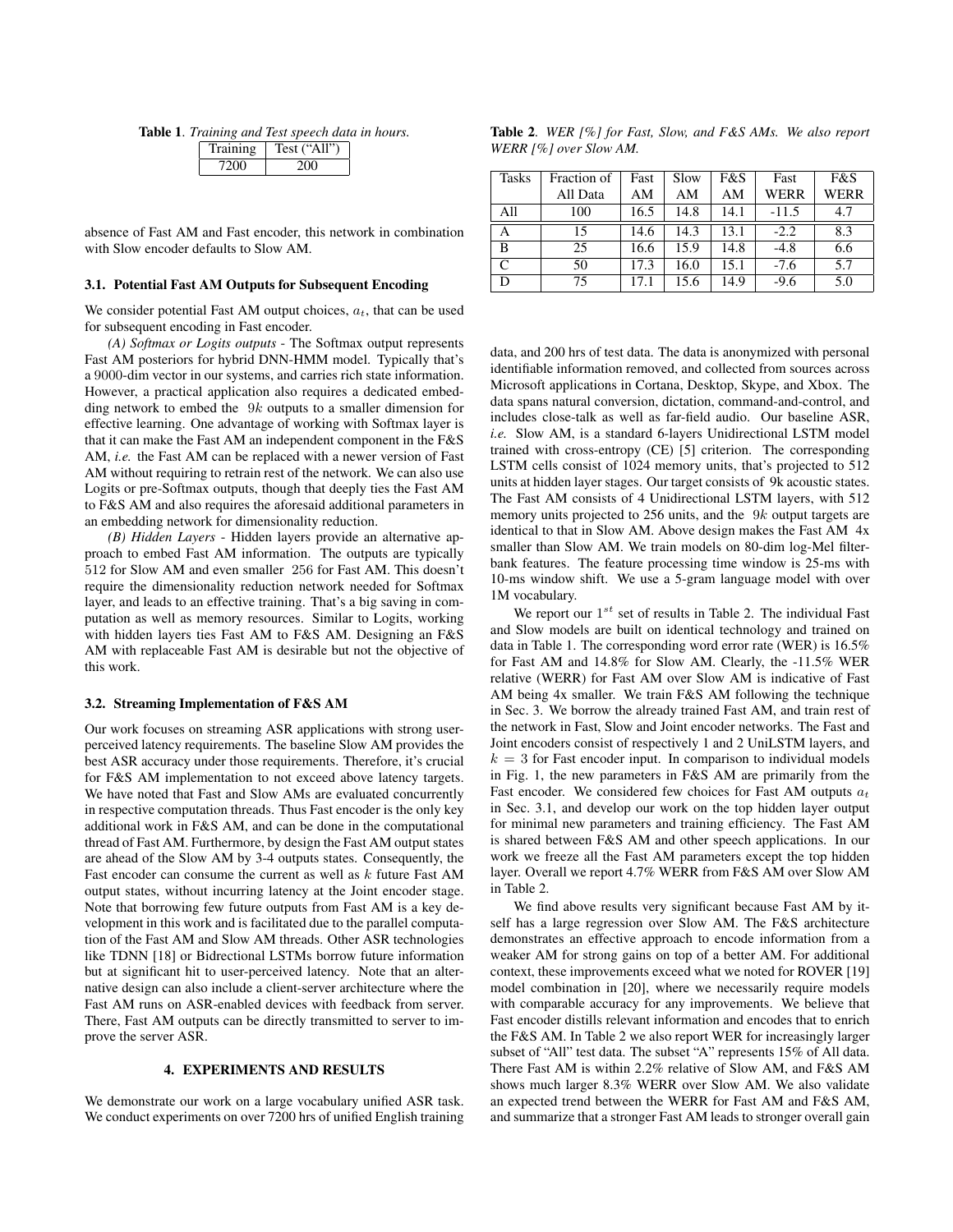

Fig. 3. *CE training loss for Slow and F&S AM.*

Table 3. *WER [%] for F&S AM, and WERR [%] over Slow AM.*

| <b>Tasks</b>    | Fast | Slow | F&S  | Fast   | F&S  |
|-----------------|------|------|------|--------|------|
|                 | AM   | ΑM   | AΜ   | WERR   | WERR |
| Video (en-US)   | 20.5 | 18.7 | 17.1 | $-9.7$ | 8.6  |
| <b>Dialects</b> | 14.4 | 13.5 | 12.3 | $-6.0$ | 9.0  |

from F&S AM. The subset "D" shows 5% WERR for F&S AM even though the Fast AM is much weaker with -9.6% WERR. We also study the CE training loss across initial training epochs in Fig. 3, and note faster as well as stronger convergence with F&S AM. That illustrates significant merit in the convergence characteristics of the F&S AM and serves a useful reference for future developments.

In our F&S architecture we combined Fast encoder output with corresponding Slow encoder output. We also considered an alternative where we joined the Fast encoder output to the input of Slow encoder, *i.e.* to the features  $x_t$  for Slow encoder. That resulted in a WER of 14.3%. Above validates that, (a) the proposed F&S architecture offers WER gains over joining encoded Fast AM outputs to the ASR features  $x_t$  for Slow encoder, (b) our architecture offers latency advantages by computing the Slow and Fast encoders in parallel threads, while joining information at a later stage. We also report generalization aspects of F&S AM in Table 3. The evaluation consists of insufficiently represented tasks in our training, *e.g.*, Video and English dialects. We report a strong 8.6-9.0% WERR on those tasks and infer good generalization attributes in F&S AM.

#### 4.1. Extensions in F&S modeling technique

Most of our work so far was in the context of seeking higher ASR accuracy goals within user-perceived latency limits. Next, we consider 2 extensions to further test the core F&S modeling technique.

*(A) Additional Fast AM outputs for Fast Encoder* - Our designed F&S AM encodes 3 future output states from Fast AM, *i.e.*  $k = 3$ in (3). We consider an application where 3 additional Fast AM outputs may meet the latency requirements, and achieve 8.1% WERR from F&S AM with  $k = 6$  in Table 4. That indicates a strong merit and scope in the  $k$  parameter selection in F&S AM, where we can select larger  $k$  to significantly boost ASR accuracy at minimal delay in ASR response. In Fig. 2 we also verified that encoding few future Fast AM outputs, that are already ahead of Slow AM path, is a crucial design, and its absence would diminish gains.

*(B) Encoding Slow AM Outputs* - We also studied an extension by replacing Fast AM with Slow AM, *i.e.* encoding Slow AM outputs (WER=14.8%) with  $k = 6$  in our proposed architecture. This experiment pushes the work towards the best achievable ASR accuracy by encoding larger and more accurate outputs, and produces

Table 4. *WER [%] with encoding additional Fast AM outputs.*

| <b>Tasks</b> | Slow | <b>F&amp;S AM</b> | <b>F&amp;S AM</b> |
|--------------|------|-------------------|-------------------|
|              | AM   | $(k=3)$           | $(k=6)$           |
| All          | 14.8 | 14.1              | 13.6              |
| WERR [%]     |      |                   |                   |

Table 5. *WER [%] by replacing Fast AM with Slow AM in Fig. 2*  $\sqrt{\frac{1}{8}}$  Slow AM  $\sqrt{\frac{1}{8}}$  Slow AM WERR  $\frac{1}{2}$ 

|  | 143N. <sup>3</sup> | U1UVY I1IVI | UUVWWUUVWIWW | $\mathbf{W}$ LIMA   $\mathbf{W}$ |  |
|--|--------------------|-------------|--------------|----------------------------------|--|
|  |                    |             |              |                                  |  |

12.2% WERR in Table 5. The study shows that the F&S AM architecture offers many avenues for further developments. Note that above approach also increases the model size to 2x. Therefore, we trained UniLSTM models with 8 or 10 LSTM layers for a relevant baseline. Those deeper models provided only  $1 - 2\%$  WERR over our baseline Slow AM with 6 layers. These results are consistant with a prior observation in [16]. Overall we infer significant merit in F&S architecture. It mitigates vanishing gradient issues found in standard deep learning models, and significantly improves ASR accuracy for streaming ASR solutions.

## 5. CONNECTIONS AND DISCUSSION

The goal of our research is to actively discover and build connections with related ASR technologies. We expect the F&S AM technique to have generic attributes and applications beyond the presented scope in hybrid acoustic models. The F&S AM technique resembles and draws motivations from the encoder-decoder in E2E and RNN-T systems [21, 22]. Subsequently in Fig. 2 we can also consider an approach like RNN-T by encoding  $y_{t-1}$  for Fast encoder. A future work can replace Fast AM with certain outputs from RNN-T or E2E models. We can also develop this work in purely RNN-T settings in F&S RNN-T AM.

We also noted connections with ROVER combination in Sec. 4. Furthermore, a prior work [20] conducted AM combination by training a separate prediction model. There the individual models being combined retain their unique identities. In contrast, our work trains the final model in complete context of Fast AM. That ensures greater knowledge distillation power in our work. Our work also connects with boosting approaches where a stronger model develops on a weaker model. We demonstrate among the first applications of boosting techniques for large scale deep learning model, where we build a superior model by encoding a weaker AM.

## 6. CONCLUSION

An ASR ecosystem creates applications where the core ASR and an application-specific Fast AM are evaluated concurrently. This work introduces a new framework in Fast & Slow model that encodes Fast AM outputs and improves the overall ASR accuracy. We also noted connections with E2E and RNN-T model architectures, and that our work is among the first to borrow some architectural components from E2E models for hybrid models. We developed a number of techniques and reported 4.7% WERR from F&S AM over Slow AM on 7200 hrs training task. We improved that to 8.1% with encoding a few more Fast AM outputs. We also developed extensions for 12.2% WERR.